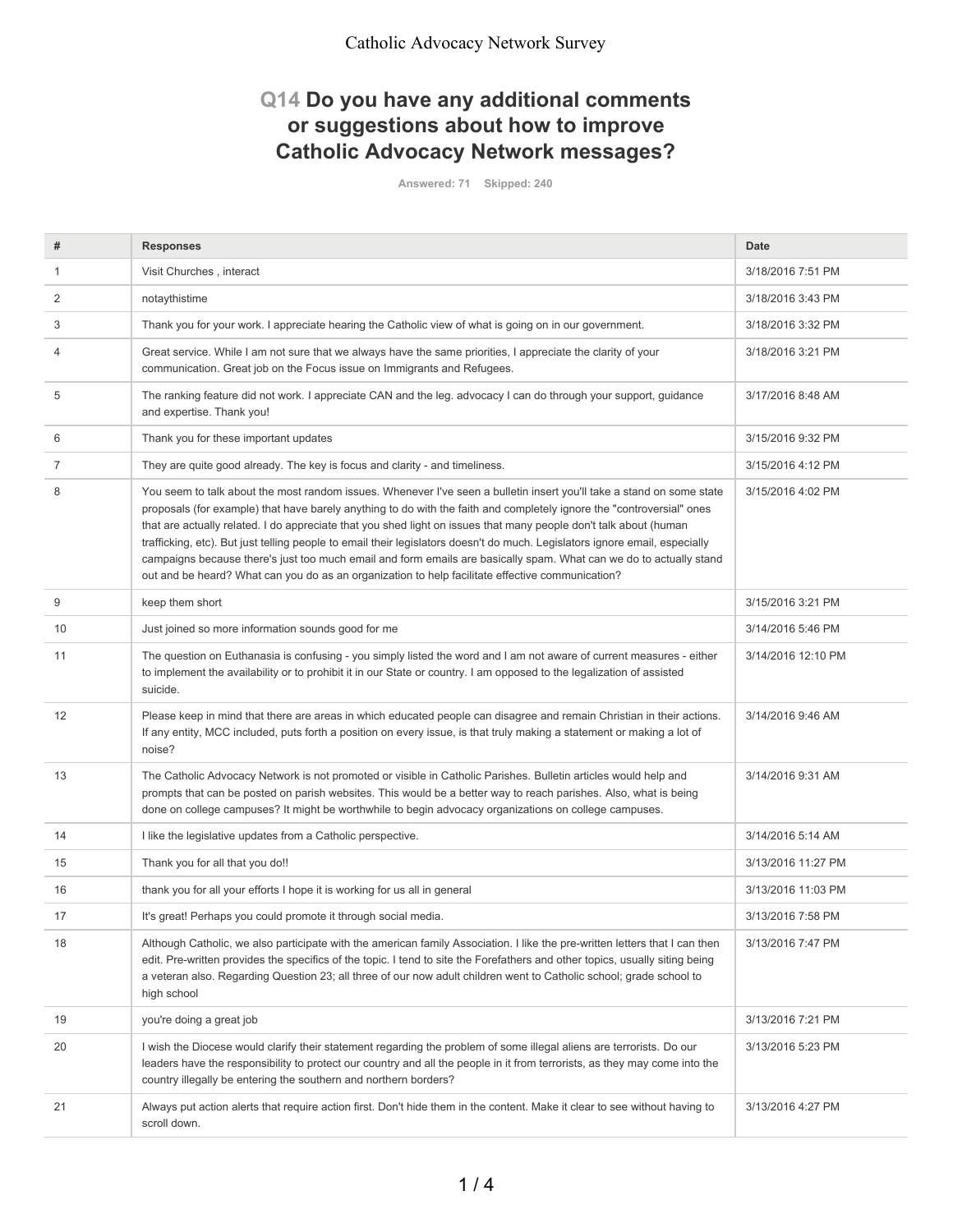## Catholic Advocacy Network Survey

| 22 | Don't assume that everyone supports more government interference in our lives -- higher taxes, more benefits for<br>illegal immigrants, etc.                                                                                                                                                                                                                                                                                                                                                                                                                                                                                                                                                                                                                                                                             | 3/13/2016 1:42 PM  |
|----|--------------------------------------------------------------------------------------------------------------------------------------------------------------------------------------------------------------------------------------------------------------------------------------------------------------------------------------------------------------------------------------------------------------------------------------------------------------------------------------------------------------------------------------------------------------------------------------------------------------------------------------------------------------------------------------------------------------------------------------------------------------------------------------------------------------------------|--------------------|
| 23 | No                                                                                                                                                                                                                                                                                                                                                                                                                                                                                                                                                                                                                                                                                                                                                                                                                       | 3/13/2016 11:55 AM |
| 24 | Na                                                                                                                                                                                                                                                                                                                                                                                                                                                                                                                                                                                                                                                                                                                                                                                                                       | 3/13/2016 9:56 AM  |
| 25 | In light of MCC's recent changes to the lay healthcare program I will be unsubcribing from this newsletter. I no longer<br>trust your judgement with regard to legislation.                                                                                                                                                                                                                                                                                                                                                                                                                                                                                                                                                                                                                                              | 3/13/2016 7:43 AM  |
| 26 | no                                                                                                                                                                                                                                                                                                                                                                                                                                                                                                                                                                                                                                                                                                                                                                                                                       | 3/13/2016 3:53 AM  |
| 27 | You have to help me by teaching me what is the most effective and valuable response in given situations.                                                                                                                                                                                                                                                                                                                                                                                                                                                                                                                                                                                                                                                                                                                 | 3/12/2016 10:16 PM |
| 28 | Michigan CC recently changes benefits policy to provide benefits coverage for second person cohabiting with CC<br>employee. An enormously confusing error in an era of full court press defense by LGBT forces there to steal the ball.<br>Michigan Catholic Conference has handed them the ball!!                                                                                                                                                                                                                                                                                                                                                                                                                                                                                                                       | 3/12/2016 9:57 PM  |
| 29 | Thank you for your work!                                                                                                                                                                                                                                                                                                                                                                                                                                                                                                                                                                                                                                                                                                                                                                                                 | 3/12/2016 9:51 PM  |
| 30 | none                                                                                                                                                                                                                                                                                                                                                                                                                                                                                                                                                                                                                                                                                                                                                                                                                     | 3/12/2016 2:52 PM  |
| 31 | No                                                                                                                                                                                                                                                                                                                                                                                                                                                                                                                                                                                                                                                                                                                                                                                                                       | 3/12/2016 11:55 AM |
| 32 | Encourage clergy to speak out on issues, most catholics are clueless regarding, contraception, abortion, gay marriage,<br>fornication, adultery. Let people know church teaching on them. It will NOT effect the churches tax exempt status! Our<br>church is part the blame for not speaking out, and as a result our country is in shambles!                                                                                                                                                                                                                                                                                                                                                                                                                                                                           | 3/12/2016 10:37 AM |
| 33 | Not at this time.                                                                                                                                                                                                                                                                                                                                                                                                                                                                                                                                                                                                                                                                                                                                                                                                        | 3/12/2016 10:01 AM |
| 34 | Excellent job.                                                                                                                                                                                                                                                                                                                                                                                                                                                                                                                                                                                                                                                                                                                                                                                                           | 3/12/2016 9:54 AM  |
| 35 | You need to add climate change to your list of covered topics. A continued absence of the climate change issue in<br>your emails even after the publication of Pope Francis' encyclical can only be explained by a political bias which<br>violates Catholic teaching.                                                                                                                                                                                                                                                                                                                                                                                                                                                                                                                                                   | 3/12/2016 9:18 AM  |
| 36 | None                                                                                                                                                                                                                                                                                                                                                                                                                                                                                                                                                                                                                                                                                                                                                                                                                     | 3/12/2016 9:18 AM  |
| 37 | Great source of Christian thoughts, directions and concerns.                                                                                                                                                                                                                                                                                                                                                                                                                                                                                                                                                                                                                                                                                                                                                             | 3/12/2016 8:49 AM  |
| 38 | Need to address what the Catholic Church is doing to control the problems within the church. Need to advise<br>everyone exactly where is all the money going to.                                                                                                                                                                                                                                                                                                                                                                                                                                                                                                                                                                                                                                                         | 3/12/2016 8:47 AM  |
| 39 | Stay truly Catholic in your teachingsThere is no greater right than the Right to Life. If we do not have respect for<br>the life of the unborn then we will not have any respect for the elderly, sick, immigrants, each other!!                                                                                                                                                                                                                                                                                                                                                                                                                                                                                                                                                                                         | 3/12/2016 8:31 AM  |
| 40 | good stuffhaven't used a lot yet, but that part is my fault. very good and useful information. not sure if this is<br>feasible, but would be great to have a 'one click' button on the email from you that would formulate standard email<br>response to elected representatives involved and then just allow us to sign and send                                                                                                                                                                                                                                                                                                                                                                                                                                                                                        | 3/12/2016 8:18 AM  |
| 41 | I think you are doing a great job of getting the word out.                                                                                                                                                                                                                                                                                                                                                                                                                                                                                                                                                                                                                                                                                                                                                               | 3/12/2016 7:41 AM  |
| 42 | Provide changes made by companies in Michigan that affect us. For example, DTE has gotten rid of all of the<br>cashiers. Customers now have to pay their bills at a machine located in a DTE office or at a retail store. This is bad for<br>people who do not know how to use these machines for example, older seniors. Customes can still pay their bill via<br>US mail or online. Also, DTE closed the customer service center in NW Detroit because of building issues. Customers<br>in that part of the city have to go to the east side or south side of the city to visit a DTE customer service center. DTE<br>cut jobs and still increased our rates!!!! Also, what is going on with the possible reductions to auto insurance rates?<br>When will auto insurance rates in Michigan and metro Detroit go down? | 3/12/2016 4:05 AM  |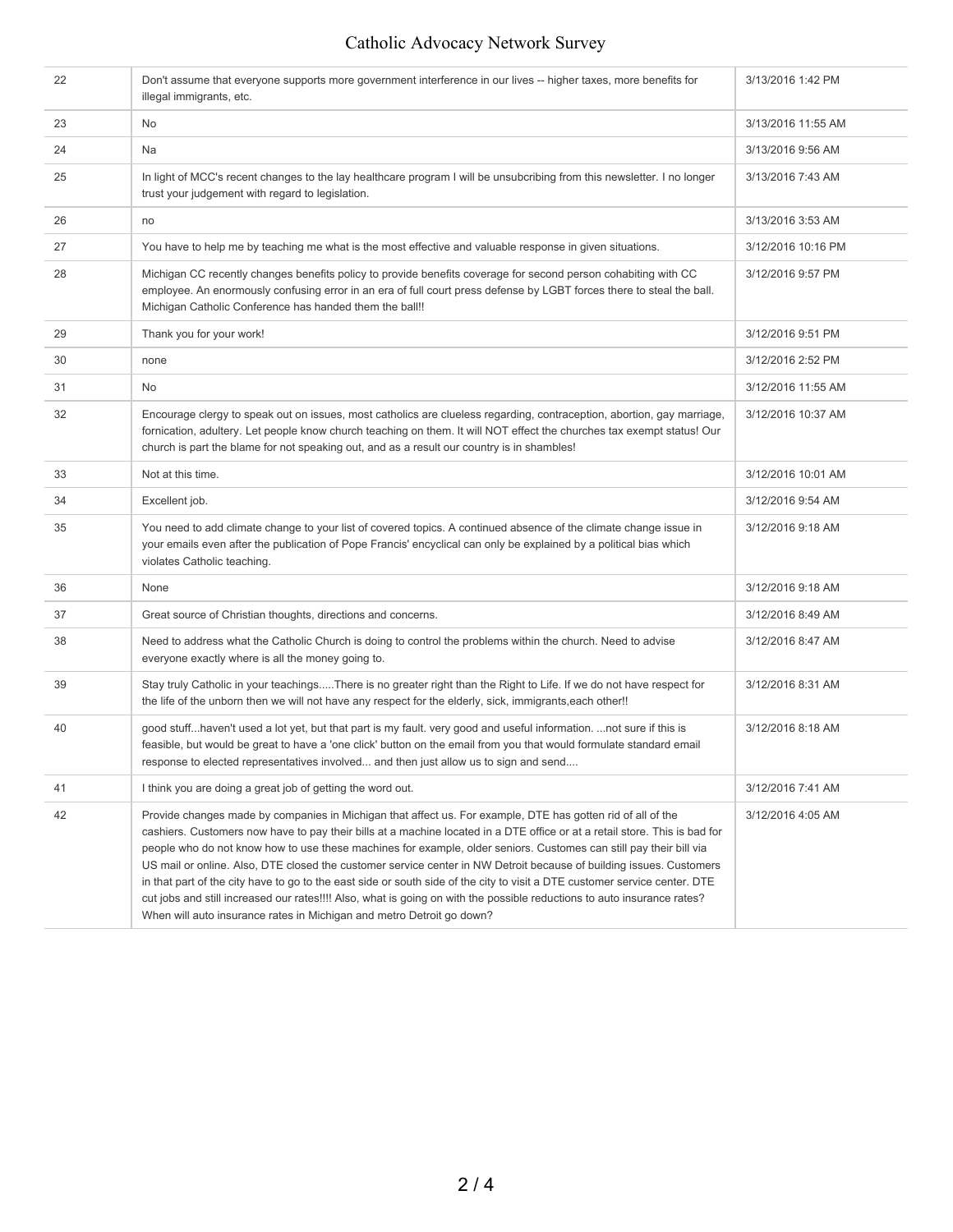## Catholic Advocacy Network Survey

| 43 | I think you should focus on fewer issues. When you put forth an opinion on every issue under the sun, you dilute your<br>influence and tire your readers and legislators. Sometimes the numbers of opinions and positions you have baffle me<br>and it all goes in one ear and out the other. Likewise, when you have a great multitude of positions, it is easier for a<br>politician to hide behind small, less important positions by supporting you in those, while opposing you on really<br>important issues" support you on better education for kids, on tax credits, on better streets, on better schoolsso if<br>we oppose you on killing little kids in the womb before they can be born to use the streets and schools and tax<br>credits, that's OK because we are with you on most things!" You also need to focus on the kinds of things that will<br>allow your constituents to speak and to act morally. If you sell doctors and nurses and hospitals out on their ability to<br>refuse immoral procedures, the baker on refusing immoral participation, the citizen on speaking politically incorrectly,<br>who will defend you when it comes to your ability to speak or act morally. You yourselves have recently been forced to<br>kind of sell out by providing "domestic partner" and "gay partner" benefits. You did it quietly, but you did it. What is<br>next? The Catholic population in this state and country is huge! It's time to start really organizing it and looking at<br>which party is likely to support you. It's nice to schmooze with Stabenow and Petersbut they are not friends of<br>Catholics!!!! Read some of what Bishop Povish had to say on these issues! | 3/12/2016 3:33 AM  |
|----|-------------------------------------------------------------------------------------------------------------------------------------------------------------------------------------------------------------------------------------------------------------------------------------------------------------------------------------------------------------------------------------------------------------------------------------------------------------------------------------------------------------------------------------------------------------------------------------------------------------------------------------------------------------------------------------------------------------------------------------------------------------------------------------------------------------------------------------------------------------------------------------------------------------------------------------------------------------------------------------------------------------------------------------------------------------------------------------------------------------------------------------------------------------------------------------------------------------------------------------------------------------------------------------------------------------------------------------------------------------------------------------------------------------------------------------------------------------------------------------------------------------------------------------------------------------------------------------------------------------------------------------------------------------------------------------------------------------|--------------------|
| 44 |                                                                                                                                                                                                                                                                                                                                                                                                                                                                                                                                                                                                                                                                                                                                                                                                                                                                                                                                                                                                                                                                                                                                                                                                                                                                                                                                                                                                                                                                                                                                                                                                                                                                                                             | 3/12/2016 2:01 AM  |
| 45 | Define difference between legal and illegal immigrants when asking these questions. Some social safety net programs<br>are good, others a waste of money. Your survey doesn't allow differentiation.                                                                                                                                                                                                                                                                                                                                                                                                                                                                                                                                                                                                                                                                                                                                                                                                                                                                                                                                                                                                                                                                                                                                                                                                                                                                                                                                                                                                                                                                                                        | 3/12/2016 12:35 AM |
| 46 | The Catholic Church must never, never, enforce morality and its doctrine tenets through legislative action. Morality<br>and Catholic doctrine principles must me taught and preached from the pulpit. After that people have to make-up their<br>own minds and make their own choices.                                                                                                                                                                                                                                                                                                                                                                                                                                                                                                                                                                                                                                                                                                                                                                                                                                                                                                                                                                                                                                                                                                                                                                                                                                                                                                                                                                                                                      | 3/11/2016 10:07 PM |
| 47 | I like receiving the Catholic Advocacy Network updates because I trust MCC to accurately reflect both the teachings of<br>the Catholic Church as they apply to social issues and I just trust MCC. Keep it coming.                                                                                                                                                                                                                                                                                                                                                                                                                                                                                                                                                                                                                                                                                                                                                                                                                                                                                                                                                                                                                                                                                                                                                                                                                                                                                                                                                                                                                                                                                          | 3/11/2016 9:20 PM  |
| 48 | You provide a very valuable service. Many thanks for all you do.                                                                                                                                                                                                                                                                                                                                                                                                                                                                                                                                                                                                                                                                                                                                                                                                                                                                                                                                                                                                                                                                                                                                                                                                                                                                                                                                                                                                                                                                                                                                                                                                                                            | 3/11/2016 8:51 PM  |
| 49 | I like the idea of this survey. Would like to see the results promulgated. Important to listen to the "People of God" as<br>the living Church among us.                                                                                                                                                                                                                                                                                                                                                                                                                                                                                                                                                                                                                                                                                                                                                                                                                                                                                                                                                                                                                                                                                                                                                                                                                                                                                                                                                                                                                                                                                                                                                     | 3/11/2016 8:40 PM  |
| 50 | No. Thank you.                                                                                                                                                                                                                                                                                                                                                                                                                                                                                                                                                                                                                                                                                                                                                                                                                                                                                                                                                                                                                                                                                                                                                                                                                                                                                                                                                                                                                                                                                                                                                                                                                                                                                              | 3/11/2016 8:40 PM  |
| 51 | Advertise in ALL the parish bulletins, once or twice a year, about how to sign up for the Catholic Advocacy Network<br>emails and/or Action Alerts.                                                                                                                                                                                                                                                                                                                                                                                                                                                                                                                                                                                                                                                                                                                                                                                                                                                                                                                                                                                                                                                                                                                                                                                                                                                                                                                                                                                                                                                                                                                                                         | 3/11/2016 8:32 PM  |
| 52 | Stop being so supportive of the Republican party who are so removed from living the gospel message and are entirely<br>in the pocket of people like the Devoses and Koch brothers. Please take a stand and call these elected idiots on the<br>carpet and stop making abortion the lynch pin of your efforts. These goons say they protect life and after birth could<br>care less about anything but their own power and greed. Can you say "Flint"?                                                                                                                                                                                                                                                                                                                                                                                                                                                                                                                                                                                                                                                                                                                                                                                                                                                                                                                                                                                                                                                                                                                                                                                                                                                       | 3/11/2016 8:28 PM  |
| 53 | no                                                                                                                                                                                                                                                                                                                                                                                                                                                                                                                                                                                                                                                                                                                                                                                                                                                                                                                                                                                                                                                                                                                                                                                                                                                                                                                                                                                                                                                                                                                                                                                                                                                                                                          | 3/11/2016 7:57 PM  |
| 54 | Prefer to email legislators, not phone. Set email up so I just have to fill in boxes with pers. Info. & send it. Easy & quick.                                                                                                                                                                                                                                                                                                                                                                                                                                                                                                                                                                                                                                                                                                                                                                                                                                                                                                                                                                                                                                                                                                                                                                                                                                                                                                                                                                                                                                                                                                                                                                              | 3/11/2016 7:44 PM  |
| 55 | there are some issues that while not particularly "Catholic" are still important. And as the issues come up for a vote-<br>information would be valuable                                                                                                                                                                                                                                                                                                                                                                                                                                                                                                                                                                                                                                                                                                                                                                                                                                                                                                                                                                                                                                                                                                                                                                                                                                                                                                                                                                                                                                                                                                                                                    | 3/11/2016 7:25 PM  |
| 56 | No.                                                                                                                                                                                                                                                                                                                                                                                                                                                                                                                                                                                                                                                                                                                                                                                                                                                                                                                                                                                                                                                                                                                                                                                                                                                                                                                                                                                                                                                                                                                                                                                                                                                                                                         | 3/11/2016 7:21 PM  |
| 57 | No.                                                                                                                                                                                                                                                                                                                                                                                                                                                                                                                                                                                                                                                                                                                                                                                                                                                                                                                                                                                                                                                                                                                                                                                                                                                                                                                                                                                                                                                                                                                                                                                                                                                                                                         | 3/11/2016 6:48 PM  |
| 58 | I like that they are concise and clear about what action we need to take, if any, with all of the information included. I<br>am going to use this input box to say that Questions #5 & #6 about euthanasia and assisted suicide are ambiguous. I<br>wasn't sure if you were asking if I was in favor of euthanasia/assisted suicide or in favor of preventing any legislation<br>permitting it. I am unequivocally a proponent of life from conception to natural death - and I DO NOT WANT the<br>Michigan legislature to fall down the slippery slope that other states have in allowing physician assisted suicide -<br>murder. (Just want to be clear)                                                                                                                                                                                                                                                                                                                                                                                                                                                                                                                                                                                                                                                                                                                                                                                                                                                                                                                                                                                                                                                  | 3/11/2016 6:16 PM  |
| 59 | This survey is a very crude measure of the intensity of my interest in the issues listed, Many of the questions,<br>especially those related to "social justice" matters (read liberal Democrat definitions) beg for clearer definition and to<br>immigration beg clearer definition. Feel free to call me at 248-568-1043 if you want me to elaborate.                                                                                                                                                                                                                                                                                                                                                                                                                                                                                                                                                                                                                                                                                                                                                                                                                                                                                                                                                                                                                                                                                                                                                                                                                                                                                                                                                     | 3/11/2016 6:13 PM  |
| 60 | I do not have a suggestion for improvement. Those issues that are important to me I tend to act on and contact my<br>elected representatives. Issues that do not interest me I tend not to respond/react.                                                                                                                                                                                                                                                                                                                                                                                                                                                                                                                                                                                                                                                                                                                                                                                                                                                                                                                                                                                                                                                                                                                                                                                                                                                                                                                                                                                                                                                                                                   | 3/11/2016 5:55 PM  |
| 61 | Encourage the bishops to be more interested in subsidiarity.                                                                                                                                                                                                                                                                                                                                                                                                                                                                                                                                                                                                                                                                                                                                                                                                                                                                                                                                                                                                                                                                                                                                                                                                                                                                                                                                                                                                                                                                                                                                                                                                                                                | 3/11/2016 5:46 PM  |
| 62 | I did not like the ranking of issues 1 - 10.                                                                                                                                                                                                                                                                                                                                                                                                                                                                                                                                                                                                                                                                                                                                                                                                                                                                                                                                                                                                                                                                                                                                                                                                                                                                                                                                                                                                                                                                                                                                                                                                                                                                | 3/11/2016 5:35 PM  |
| 63 | No                                                                                                                                                                                                                                                                                                                                                                                                                                                                                                                                                                                                                                                                                                                                                                                                                                                                                                                                                                                                                                                                                                                                                                                                                                                                                                                                                                                                                                                                                                                                                                                                                                                                                                          | 3/11/2016 5:31 PM  |